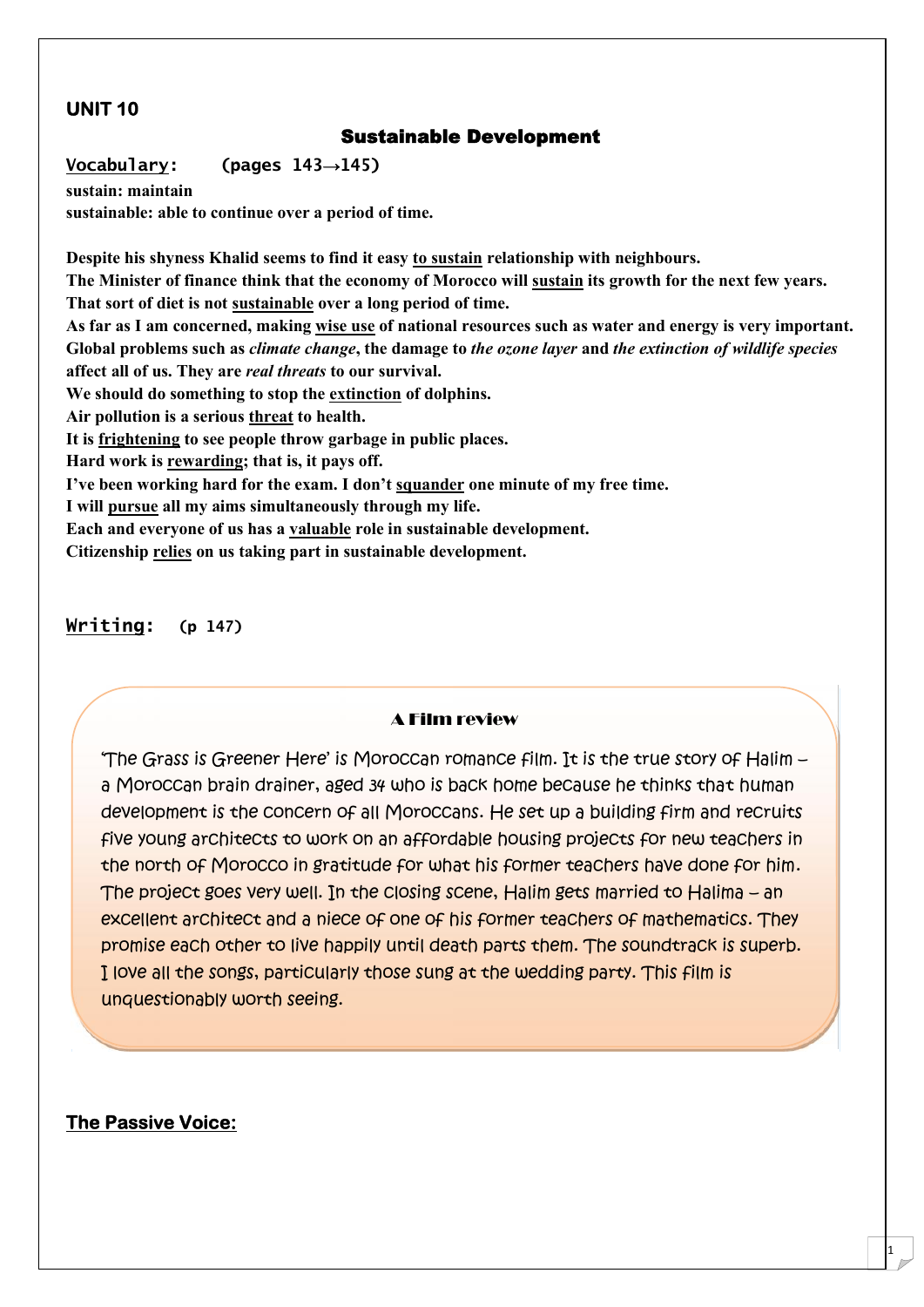| <b>TENSE</b>                 | <b>SUBJECT</b>                                           | <b>VERB TO BE</b> | <b>PAST PARTICIPLE</b> |                                      |
|------------------------------|----------------------------------------------------------|-------------------|------------------------|--------------------------------------|
| <b>Present Simple</b>        | The UN document                                          | are               | translated             | into six languages                   |
| <b>Present</b><br>Continuous | The article on sustainable<br>development                | is being          | translated             | into Korean                          |
| <b>Past Simple</b>           | The proposal                                             | was               | discussed              | by the UN members<br>yesterday       |
| Past<br>Continuous           | This proposal                                            | was being         | discussed              | when the TV crew<br>arrived          |
| <b>Present Perfect</b>       | The date of the conference on<br>sustainable development | has been          | announced              |                                      |
| Future                       | You                                                      | will be           | invited                | to participate in this<br>conference |

### **The Passive with modals (page 150)**

**The passive with models is formed as follows:**

**Subject + ……….. + ……….. + Past Participle ………..**

| <b>All literary books</b>   | should |    | returned       | to the library before 1st July |
|-----------------------------|--------|----|----------------|--------------------------------|
| <b>The article</b>          | must   | be | word-processed | now                            |
| <b>The General Assembly</b> | can    |    | called         | for an emergency session       |
|                             | may    |    |                |                                |
|                             | might  |    |                |                                |

**Examples:**

**You must switch off the computer after use. The computer must be switched off after use.**

**You must keep medicines out of the reach of children. Medicines should be kept out of the reach of children.**

**You must sign the visa application. The visa application must be signed.**

**You can fill it out in Arabic, too. It can be filled in Arabic, too.**

**You may send it by post or e-mail it. It may be sent by post or e-mailed.**

**We could inform you about your visa application either by e-mail or phone. You could be informed about your visa either by e-mail or by phone.**

**We can only process complete applications for admission. Only complete applications can be processed for admission.**

**We speak Arabic in Morocco. Arabic is spoken in Morocco.**